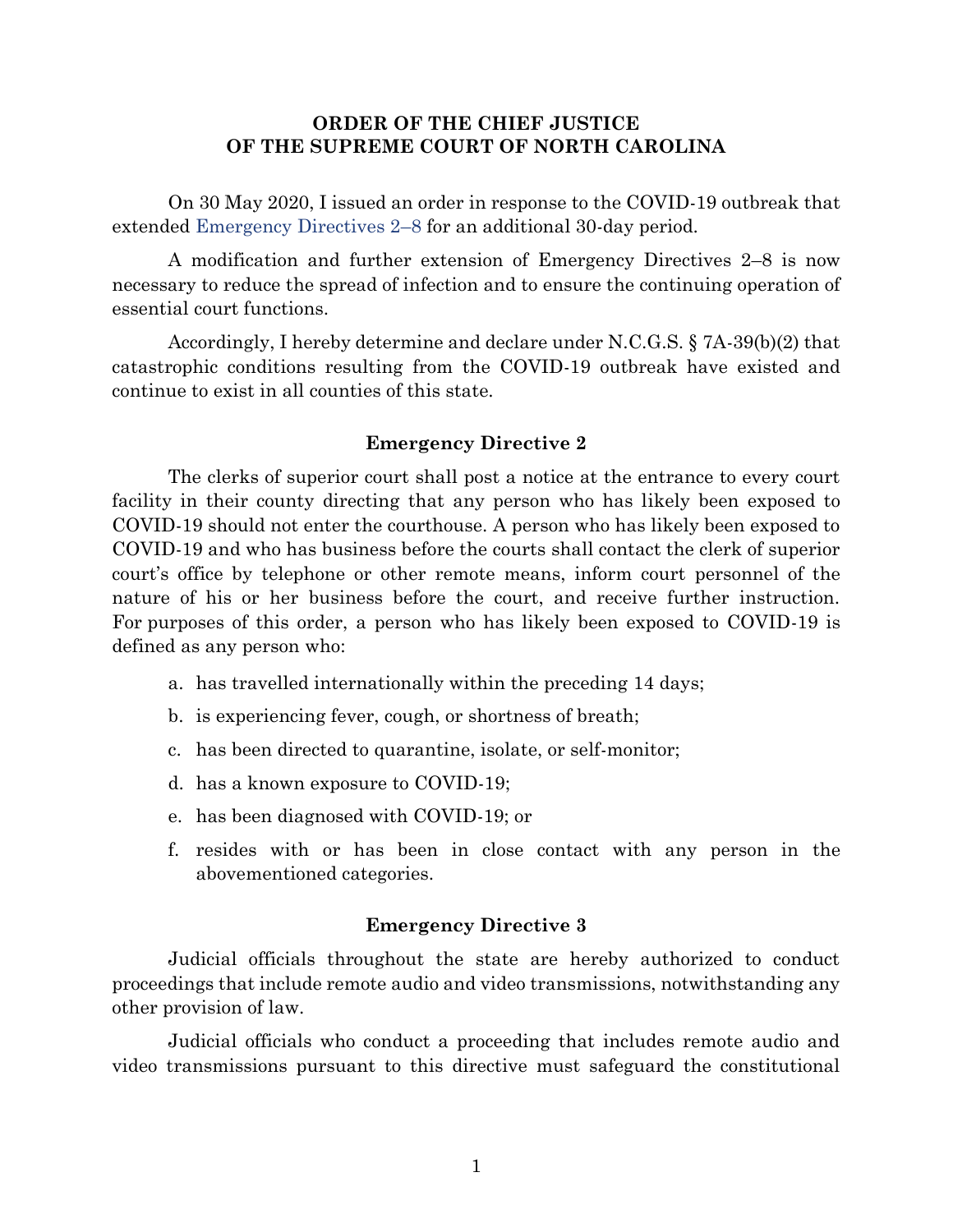rights of those persons involved in the proceeding and preserve the integrity of the judicial process. To this end:

- a. While consent of the parties is not required to conduct a proceeding that includes remote audio and video transmissions, a party may, for good cause, object to the use of remote audio and video transmissions.
- b. If a criminal defendant's right to confront witnesses or to be present is implicated by the proceeding that is to be conducted, then the defendant must waive any right to in-person confrontation or presence before remote audio and video transmissions may be used.
- c. If the proceeding is required by law to be conducted in a way that maintains confidentiality, then confidentiality must be maintained notwithstanding the use of remote audio and video transmissions.
- d. If the proceeding is required by law to be recorded, then any remote audio and video transmissions that are used must be recorded.
- e. Each party to a proceeding that includes remote audio and video transmissions must be able to communicate fully and confidentially with his or her attorney if the party is represented by an attorney.

The authorization in this emergency directive does not extend to proceedings that involve a jury.

This emergency directive does not apply to proceedings in which the use of remote audio and video transmissions is already permitted by law. Those proceedings should continue as provided by law.

## **Emergency Directive 4**

Attorneys and other persons who do not have business in a courthouse should not enter a courthouse, and those who do have business in a courthouse should not prolong their visit once their business has concluded. Attorneys are strongly encouraged to submit filings by mail rather than in person.

## **Emergency Directive 5**

When it is required that any pleading, motion, petition, supporting affidavit, or other document of any kind to be filed in the General Court of Justice be verified, or that an oath be taken, it shall be sufficient if the subscriber affirms the truth of the matter to be verified by an affirmation or representation in substantially the following language:

"I (we) affirm, under the penalties for perjury, that the foregoing representation(s) is (are) true.

 $(Signed)$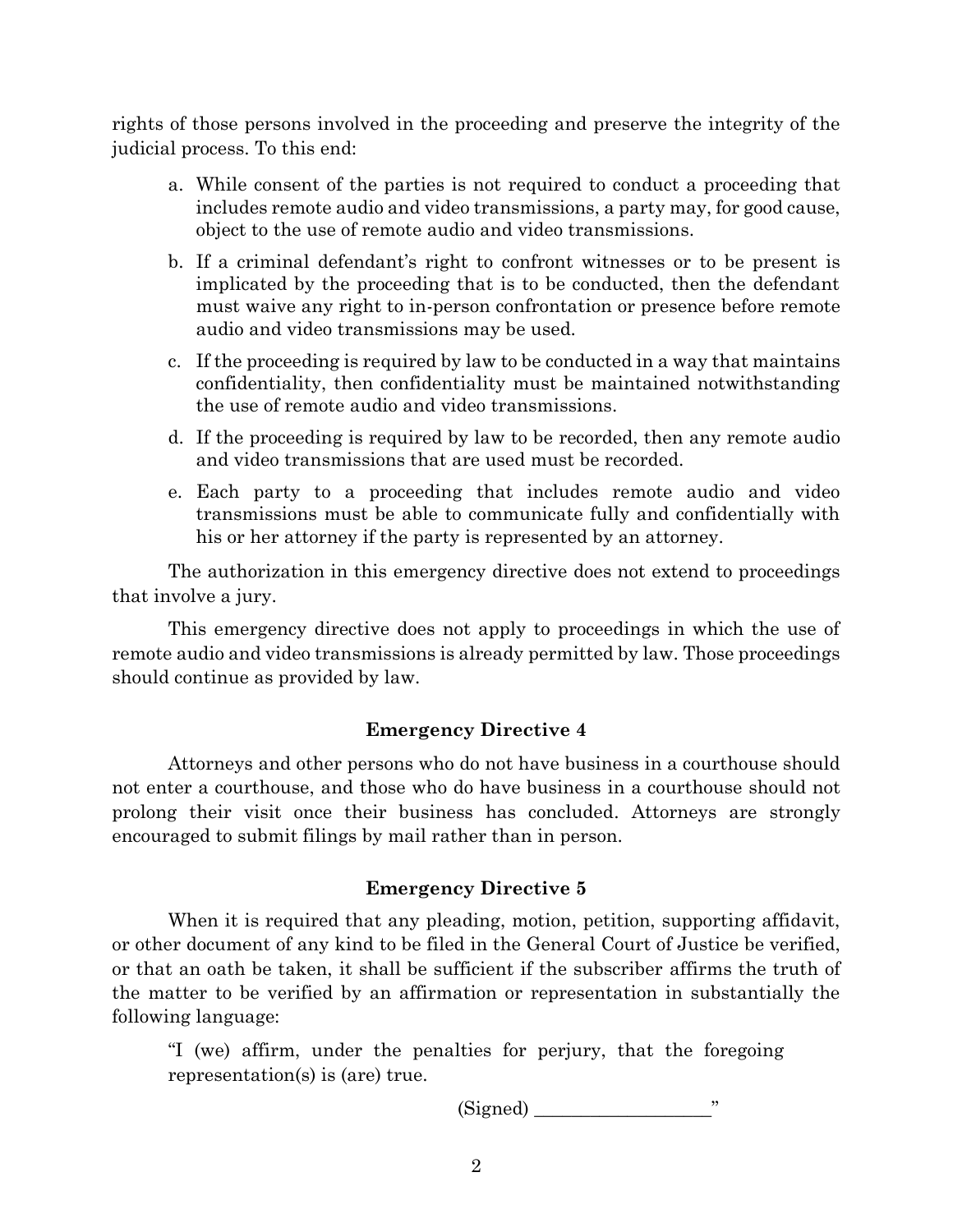This emergency directive does not apply to wills to be probated, conveyances of real estate, or any document that is not to be filed in the General Court of Justice.

#### **Emergency Directive 6**

Notwithstanding the manner of service described in Rule 5 of the Rules of Civil Procedure, service required by Rule 5 may be made electronically on a party or a party's attorney as follows:

If the party has consented in writing to service by electronic mail ("email"), then service may be made on the party by email to an address that is either included in the consent or is otherwise on record with the court in the case. The email must be timestamped before 5:00 P.M. Eastern Time on a regular business day to be considered served on that day. If the email is timestamped after 5:00 P.M., then service will be deemed to have been completed on the next business day.

If the attorney has consented in writing to service by email, then service may also be made on the attorney by email to an address that is either included in the consent or is otherwise on record with the court in the case. The email must be timestamped before 5:00 P.M. Eastern Time on a regular business day to be considered served on that day. If the email is timestamped after 5:00 P.M., then service will be deemed to have been completed on the next business day.

If one or more persons are served by email, then the certificate of service shall show the email address of each person so served.

Nothing in this emergency directive is intended to modify electronic service in the North Carolina Business Court, which continues to be governed by Business Court Rule 3.

### **Emergency Directive 7**

The clerks of superior court are directed not to enter or report, until after 31 July 2020, a failure to comply for a criminal or infraction case where the 40th day following nonpayment falls on or after 6 April 2020 and before or on 31 July 2020.

Monetary obligations owed pursuant to a term of probation which is scheduled to end before or on 31 July 2020 are excluded from the operation of this emergency directive.

The extension of deadlines that I [ordered on 21 May 2020](https://www.nccourts.gov/assets/news-uploads/21%20May%202020%20-%207A-39%28b%29%281%29%20Order%20%28FINAL%29.pdf?2nANI_xM311YtKvOPf0JeUFxGbY0aWRA) for acts due to be done in criminal and infraction cases does not apply to payments of monies owed in criminal and infraction cases that are covered by this emergency directive or previous versions of this emergency directive.